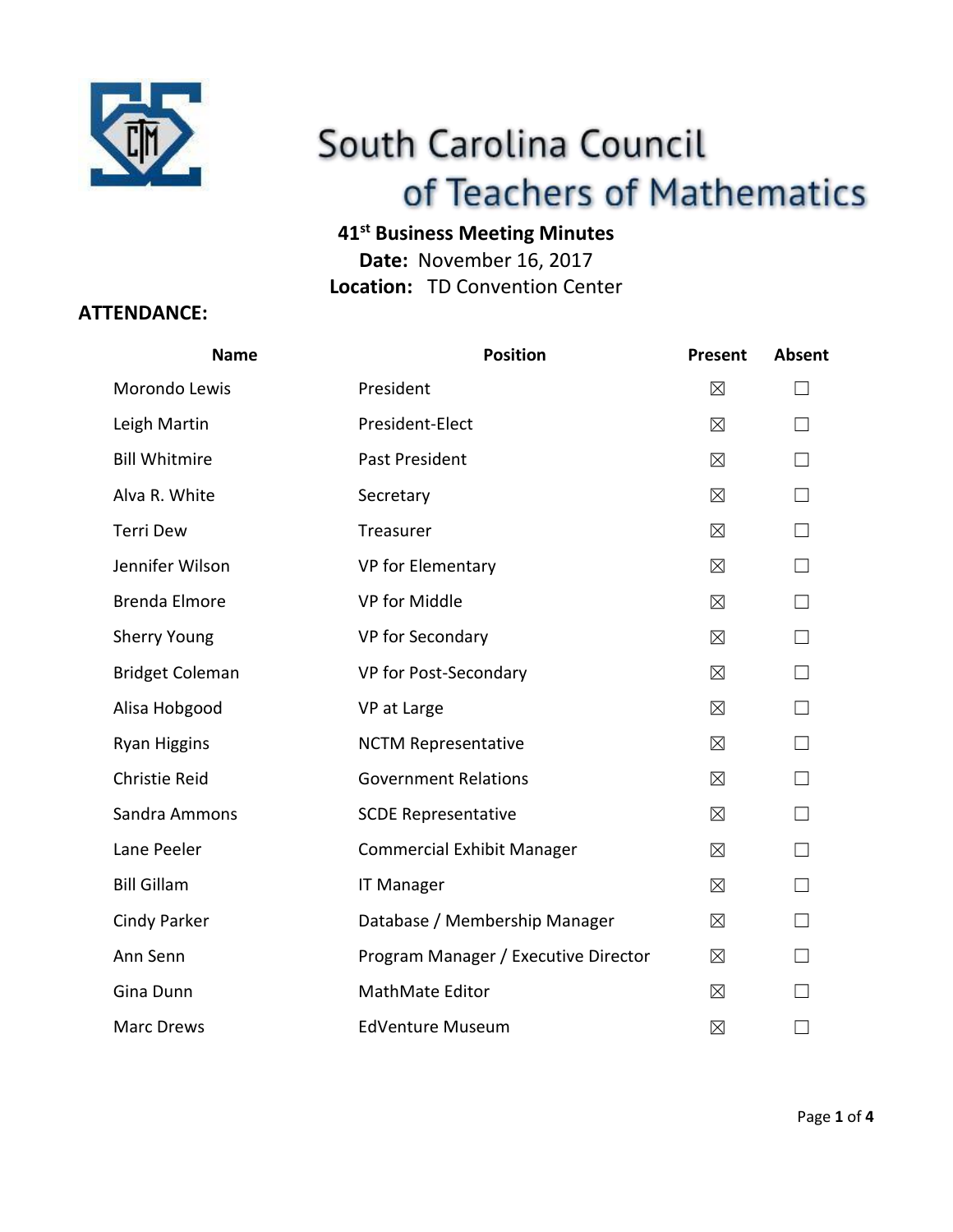# **Start Time:** 5:15 pm

### **I.** Call to Order Morondo Lewis and the Morondo Lewis and the Morondo Lewis and Morondo Lewis

The 41<sup>st</sup> Annual Business meeting was called to order with no objections to displaying the minutes from the projector screen because they have already been posted online for viewing.

### **II.** Secretary's Report – approval of the minutes Alva White

The minutes from the 40<sup>th</sup> Annual Business meeting was approved as submitted.

# **III. Treasurer's Report Terri Dew**

The treasurer's report was presented by Terri Dew. The printed report was accepted as submitted. Checking account balance \$62,262.92 and savings account balance \$77,646.21. Both balances are prior to conference expenses.

# **IV.** Recognition of Committee Chairs Morondo Lewis Morondo Lewis

All committee chairs were recognized and presented with a gift as a token of appreciation.

# **V. Award and Grant Scholarship Committee Reports:**

# **Educator's Scholarship Bridget Coleman**

A video of what happens behind the scenes at the conference. She expressed thanks for all the networking and working with preservice teachers. The scholarship for the category is unnamed because there were no applications. Additional information about how to apply can be found online at SCCTM.org.

# **Pre-Service Teacher Scholarship Awards Gina Dunn**

The SCCTM Preservice Scholarship was officially declared The Bill Whitmire Preservice Scholarship. Financial assistance in the amount of \$1,500 for three deserving preservice teachers who express their intention to specialize in the teaching of mathematics. This year's recipients are Isabella "Izzie" Arias (Clemson University), Angelina "Lexie" Martin (USC Aiken), and Jean Wolfe (Winthrop).

# **Mixed Media Contest Winners Jennifer Wilson**

Each student winner of the contest will receive \$50. The teacher of each student will receive a one year membership to SCCTM. All winning posters will be on display at EdVenture Museum and shared on Twitter.

# **Student Winners:**

Claire Moore from Cowpens Elementary School Vanessa Guydyk from Cowpens Elementary School Randal Woods from Lamar High School

# **Teacher Winners:**

Wanda Noblin from Cowpens Elementary School Michelle Greene from Lamar High School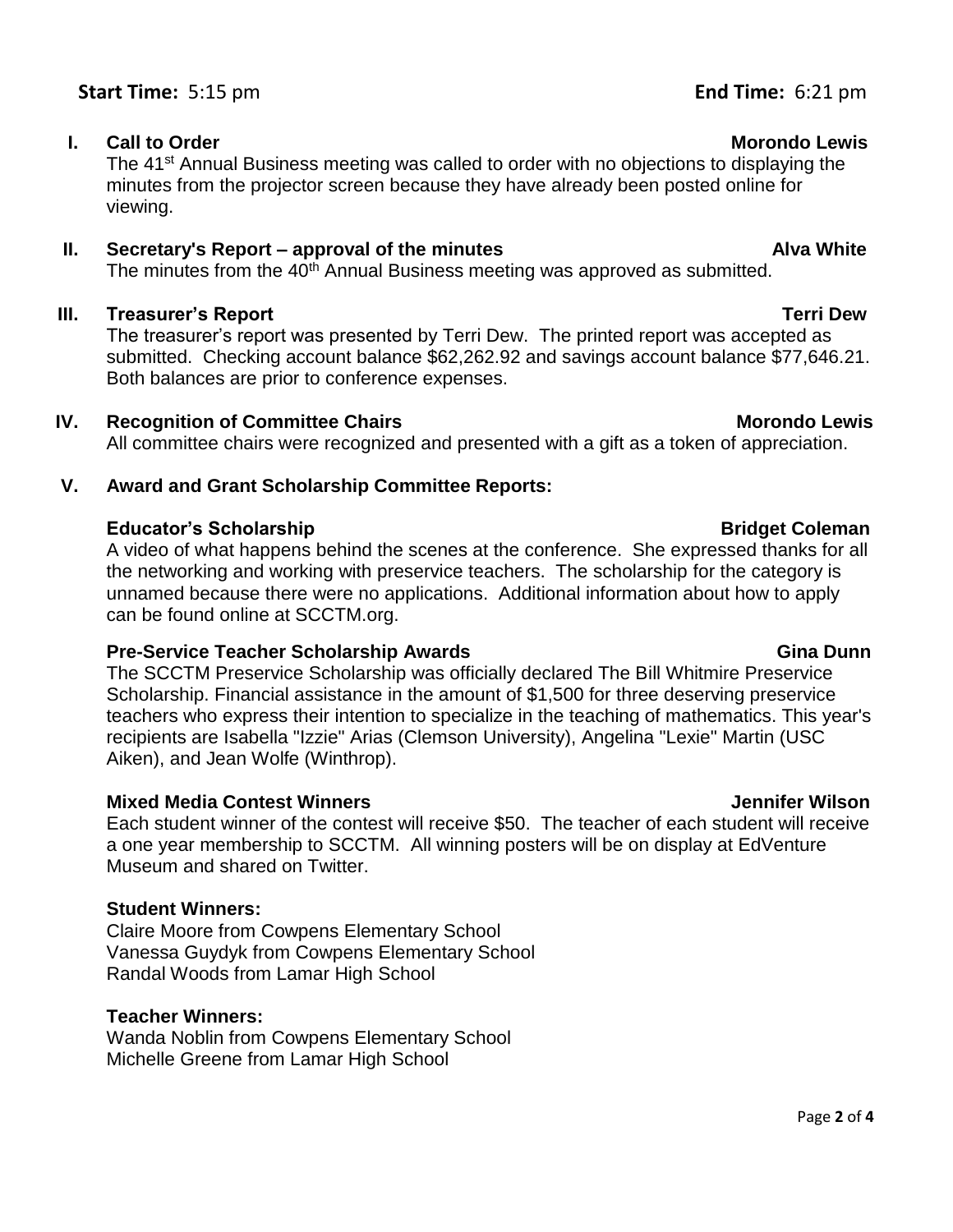### Page **3** of **4**

### **Presidential Awardees Sandra Ammons**

# The two PAEMST State finalists are Alison Espinosa from AC Flora High School and Cathy Stinson from Dent Middle School. The two finalist will be recognized at the January state board meeting and entered into the national award. Applications and nominations for next year are now being accepted. The category for next year is  $K - 6$ .

### **Teacher Grant Awards Leigh Martin**

Each recipient of a teacher grant will receive \$1,500. The number of teacher grants will be increase next year.

### **Winners:**

- Christie Fricks, Riverside Middle School, Anderson School District 4
	- o *Repairing the "I'm Bad at Math" Attitude*
- Marsha Neal, Hardeeville-Ridgeland Middle School, Jasper County School District o *Let's Mix it All up!*
- Deborah Otap, Wando High School, Charleston County Schools o *DRIVENedu*

### **Bill Whitmire Award Morondo Lewis Bill Whitmire Award**

This award was present to Mr. Whitmire for his dedication to SCCTM. A plaque was given to him to recognize his retirement. Mr. Whitmire shared his story of he and Mr. Lane Peeler in the beginning years of the organization.

### **Outstanding Contributions to Math Education Award Mary Ruzga**

This distinguished award was presented to Dr. Ed Dickey. Mary Ruzga shared many contributions and accomplishments about the recipient.

# VI. Recognition of Outgoing Officers **Morondo Lewis** Morondo Lewis

The following outgoing officers were recognized for the dedication and service. VP Post -Secondary – Dr. Bridget Coleman VP AT Large – Alisa Hobgood VP Middle – Brenda Elmore Treasurer - Terrie Dew President Elect – Leigh Martin

Additionally, a plaque was presented to Ann Senn for her dedication and service to SCCTM and her retirement.

The gavel was passed for outgoing president Morondo Lewis to incoming president Leigh Martin. Leigh Martin then reported that approximately 1,000 were registered for the conference. She recognized preservice teachers and pages.

### **VIII. Installation of New Officers Leigh Martin**

The installation of the following new officers was conducted by Leigh Martin. VP Post -Secondary – Bridget Coleman

### **VII. Passing the Gavel: Morondo Lewis to Leigh Martin**